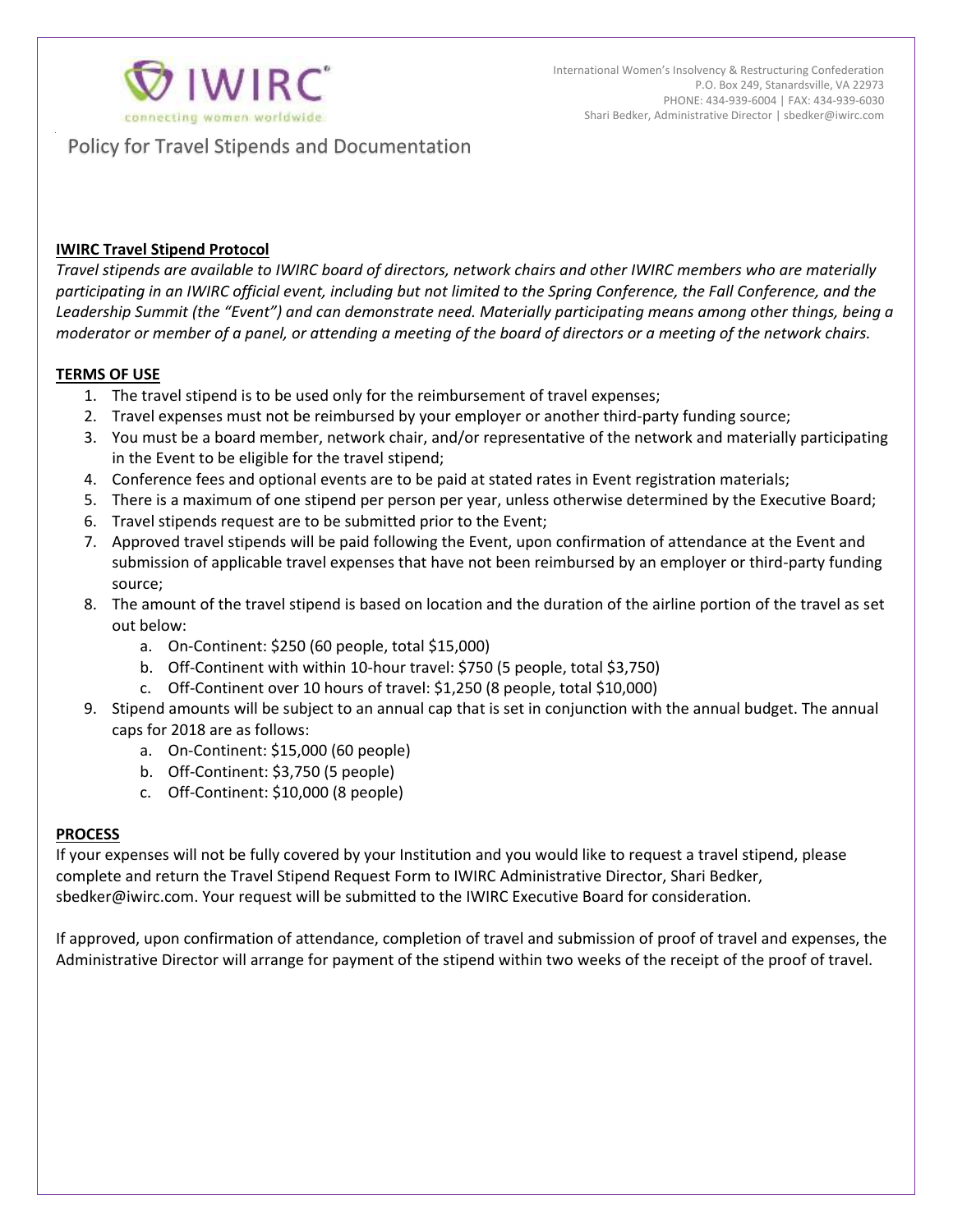

# IWIRC Travel Stipend Request Form

\*\*\*Only one stipend per person per year is permitted, unless otherwise determined by the Executive Board.\*\*\*

| <b>Contact Information</b> |  |  |  |  |  |  |
|----------------------------|--|--|--|--|--|--|
| Name:                      |  |  |  |  |  |  |
| <b>IWIRC Position:</b>     |  |  |  |  |  |  |
| Firm:                      |  |  |  |  |  |  |
| Address:                   |  |  |  |  |  |  |
| Email:                     |  |  |  |  |  |  |
| Phone Number:              |  |  |  |  |  |  |

### Amount Requested

- o On-Continent \$250
- o Off-Continent within 10 hour airline travel \$750
- o Off-Continent over 10 hour airline travel \$1,250

#### Event Requested For

- o Annual Spring Conference, Washington, D.C.
- o Leadership Summit, Philadelphia
- o Annual Fall Conference, San Antonio
- o Other (please provide additional details)

#### If Approved, please

o Mail a check to:

o Send a wire transfer IBAN or Bank Account Number:\_\_\_\_\_\_\_\_\_\_\_\_\_\_\_\_\_\_\_\_\_\_\_\_\_\_\_\_\_\_\_\_\_\_\_\_\_\_\_\_\_\_\_\_\_\_\_\_\_\_\_\_\_\_\_\_\_\_ SWIFT Code: Name of Account Holder: \_\_\_\_\_\_\_\_\_\_\_\_\_\_\_\_\_\_\_\_\_\_\_\_\_\_\_\_\_\_\_\_\_\_\_\_\_\_\_\_\_\_\_

Address of Account Holder: \_\_\_\_\_\_\_\_\_\_\_\_\_\_\_\_\_\_\_\_\_\_\_\_\_\_\_\_\_\_\_\_\_\_\_\_\_\_\_\_\_ \_\_\_\_\_\_\_\_\_\_\_\_\_\_\_\_\_\_\_\_\_\_\_\_\_\_\_\_\_\_\_\_\_\_\_\_\_\_\_\_\_\_\_\_\_\_\_\_\_\_\_\_\_\_\_\_\_\_\_\_\_\_\_\_\_\_

I certify that I am not receiving 100% reimbursement from my employer or other third-party funding source for my travel expenses.

\_\_\_\_\_\_\_\_\_\_\_\_\_\_\_\_\_\_\_\_\_\_\_\_\_\_\_\_\_\_\_\_\_\_\_\_\_\_\_\_\_\_\_ \_\_\_\_\_\_\_\_\_\_\_\_\_\_\_\_\_\_\_\_\_\_\_\_\_\_\_\_\_

Signature Date Date Date